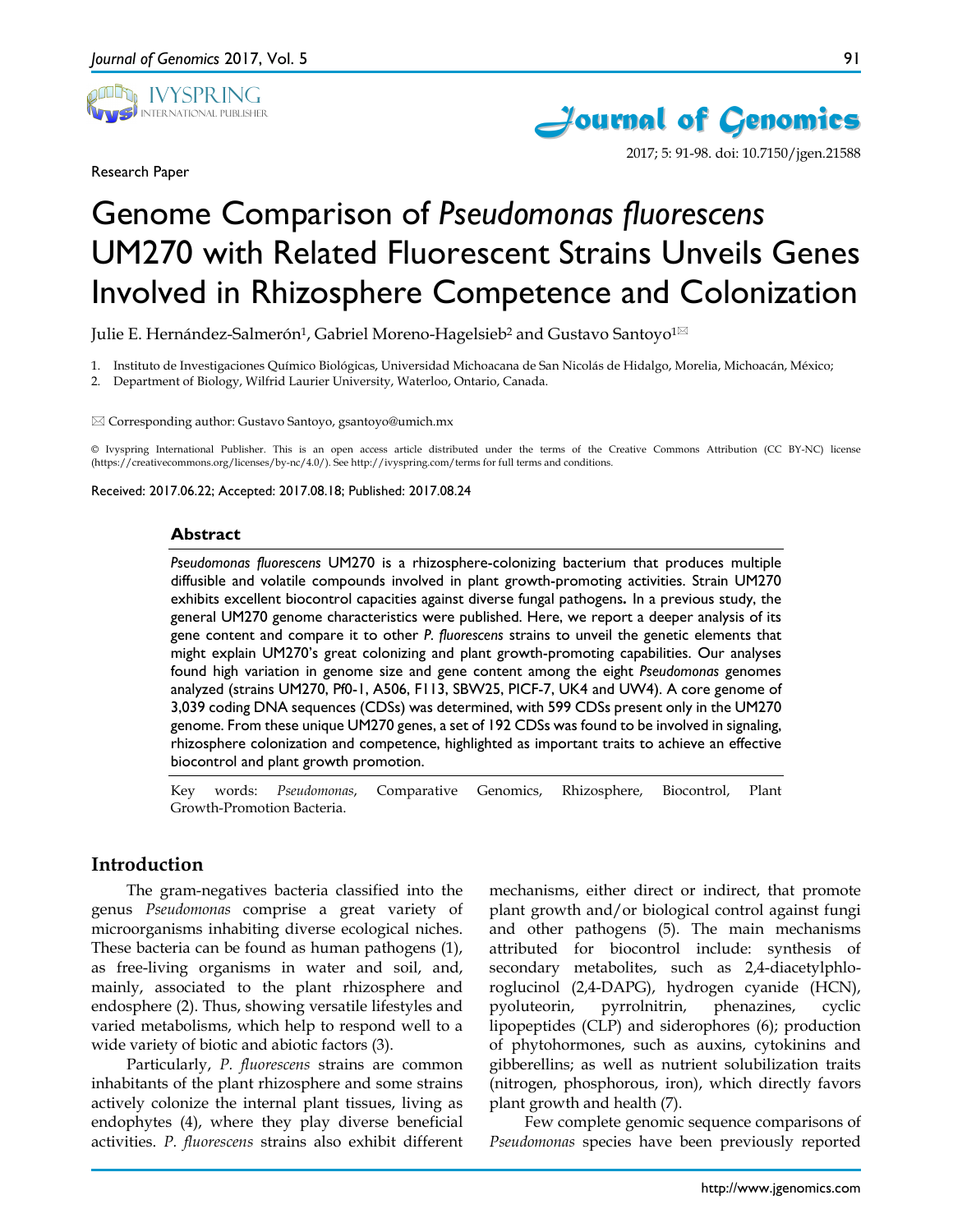(8–10). Such comparisons have been relevant to discover important genomic differences among species or strains. For example, Feil *et al*. (2005) compared the genome sequences of *Pseudomonas syringae* pv. *syringae* B728a and *P. syringae* pv. *tomato* DC3000, two economically important pathovars species of plant pathogenic bacteria. Such comparison revealed diverse unique genes in strain B728a. For example, functions such as ectoine synthase, DNA repair, and antibiotic production, were discovered to be involved in the epiphytic fitness and stress tolerance (8).

A genomic comparison of fluorescent genomes (strains SBW25, Pf0-1, Pf-5) (9) revealed a huge genomic heterogeneity among the three strains analyzed, and that the 42% of plant-inducible genes were not shared by all fluorescent strains, suggesting that ecological success requires specialized and core functions. In addition, the core genome and pangenome of twelve *P. aeruginosa* strains was reported (10), as well as the accessory genome of these species that ranged from 6.9-18.0% of the total genome, with most of these accessory genes found in mobile elements, and a majority of them with unknown or unclear function.

*P. fluorescens* UM270 was isolated from the rhizosphere of *Medicago* spp. plants. The strain revealed different plant growth-promoting activities, in addition to great rhizosphere-colonizing and competence traits (11). A draft genome sequence was recently reported due to the interest in identifying the genetic determinants responsible for its plant benefiting capacities (12). This work presents a genomic analysis of the UM270 gene functions as compared to other available pseudomonad genomes, highlighting the genetic and functional differences between each strain of this group of fluorescent and plant growth-promoting bacteria.

## **Methods**

#### **Genomic comparison**

Comparison of eight *Pseudomonas fluorescens* genomes, including the strains A506 (2), Pf0-1, SBW25 (9), F113 (13), PICF7 (14), UK4 (15), as well as the UM270 strain, was carried out. Though *Pseudomonas* sp. UW4 has not been confirmed as a *P. fluorescens* species (16), it is still closely related to the fluorescent group, and was included in the analysis. Complete genome sequence traits are described for the eight strains analyzed here (Table 1). Original genome annotations were obtained directly from the NCBI nucleotide database. Genomic comparison were made using Mega 5 (17). Previous to the analysis, all homologous sequences were identified by comparing all the protein sequences using the Ublast algorithm, contained in USEARCH (18), against NCBI's non-redundant database (nr), with an e-value threshold of 1e-6. The SEED database was used to associate orthologous functions between the pseudomonad genomes.

#### **Core-genome analysis**

The core genome of eight *P. fluorescens* strains and *Pseudomonas* sp. UW4 was calculated by pairwise comparison using Reciprocal Best Hits (RBH) (19). Briefly, all eight strains were compared against each other using blastp with an e-value threshold of 1e-6, and then we searched for orthologs as RBH. All genes were combined into a single file and all genes conserved among the genomes were counted, and all "unique" genes were also counted for each genome. Here we refer to "unique" genes as those found in only one of the genomes analyzed, even if they might be present in some pseudomonad strains outside of this study. A literature search of the assigned functions in all genes found to be unique to the strain UM270 was performed.

| Strain            | Size (bp) | Plasmids                 | GC $%$ | <b>CDS</b> | rRNA | Origin                  | Role              | Reference |
|-------------------|-----------|--------------------------|--------|------------|------|-------------------------|-------------------|-----------|
| <b>UM270</b>      | 6,050,830 | $\overline{\phantom{a}}$ | 60.6   | 5,396      | 114  | Alfalfa rhizosphere     | PGPB, biocontrol  | (12)      |
| A506              | 5,962,570 |                          | 60     | 5,267      | 87   | Pear phyllosphere       | Biocontrol        | (2)       |
| <b>PF0-1</b>      | 6,438,405 | $\overline{\phantom{a}}$ | 60.62  | 5,741      | 92   | Soil                    | Soil commen-sal   | (9)       |
| SBW <sub>25</sub> | 6,722,539 | $\overline{\phantom{a}}$ | 60.5   | 6,009      | 82   | Sugar-beet phyllosphere | PGPB              | (9)       |
| F113              | 6,845,832 | $\overline{\phantom{a}}$ | 60.8   | 5,862      | 81   | Sugar-beet rhizosphere  | Biocontrol        | (13)      |
| PICF7             | 6,136,735 | $\overline{\phantom{a}}$ | 60.4   | 5,567      | 88   | Olive endosphere        | PGPB, biocontrol  | (14)      |
| UK4               | 6,064,456 | $\overline{\phantom{a}}$ | 60.1   | 5,178      | 86   | Water biofilm           | Amyloid-producing | (15)      |
| UW <sub>4</sub>   | 6,183,388 | $\overline{\phantom{a}}$ | 60.05  | 5,423      | 94   | Reeds rhizosphere       | PGPB              | (16)      |

**Table 1.** Genomic features of *Pseudomonas* strains analyzed in this work.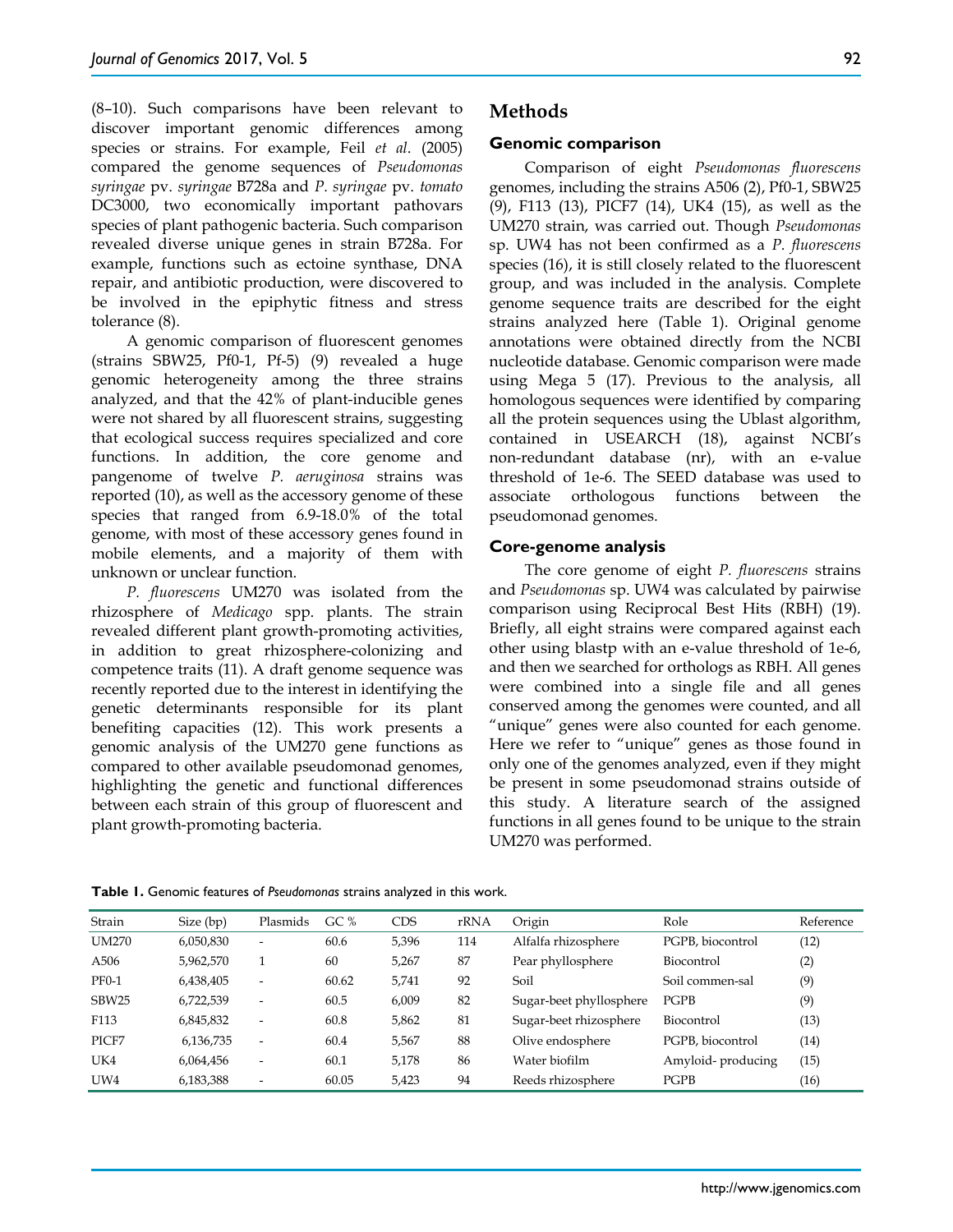## **Results and Discussion**

#### **Genomic features of the strains**

A total of eight complete genomes of *P. fluorescens* (and *Pseudomonas* sp. UW4) were downloaded from GenBank and compared against the recently sequenced strain UM270 (12) (Table 1). All genomes consisted of a single circular chromosome, except for A506, which is the only genome containing a plasmid (2). In agreement with previous reports on *Pseudomonas* spp. (2), these genomes varied in genome size from 5.9-6.8Mb, and the number of CDSs ranged from 5,178 to 6,009. Most of the strains are plant-associated, and were isolated from rhizosphere, endosphere and phyllosphere, except for strain UK4, which was isolated from a biofilm, formed on a drinking water fountain (Table 1). There is no evidence that the latter strain has a plant-associated role, but was included as an out-group.

#### **Comparative genomics of UM270 with fluorescent** *Pseudomonas*

A general comparison of genomic functions among *Pseudomonas* strains, shows similar abundance of genes involved in primary metabolism, such as pathways for amino acid synthesis, carbohydrate metabolism, proteins and DNA processing, were found. Virulence, disease and defense are common activities among these strains, similarly to metabolism of potassium, phosphorus, sulfur and iron (Supplementary Figure 1). Several functions vary among the members of this group of bacteria, such as metabolism of nitrogen, respiration, cell wall and capsule, stress response, secondary metabolite biosynthesis, regulation and cell signaling; this variation in gene functions could help us understand the ability of colonization and adaptability of these rhizosphere-colonizing bacteria. Interestingly, *P. fluorescens* F113 and UM270 displayed the major abundance of functions involved in motility and chemotaxis.

A closer comparative analysis was performed for the presence/absence of functions involved in biocontrol and the interactions of *P. fluorescens* strains with plants and the environment. Biological control mechanisms include synthesis of secondary metabolites against bacterial and fungal pathogens, including toxins and bacteriocins. The UM270 genome contains biosynthetic genes for multiple secondary metabolites, such as 2,4-DAPG, phenazines and HCN; the rest of genomes contained only one or two of these functions. These secondary metabolites

are probably responsible for UM270 being an efficient biological control agent. Unlike UM270, strains PICF-7 and Pf0-1 exhibited chitinase activity, an important trait for fungal cell wall degradation. The presence of biosynthetic genes for bacteriocins is common to all genomes, except for microcin in UM270.

Siderophores are very important for a plant growth-promoting bacteria (PGPB), since they fulfill relevant activities in the rhizosphere to promote plant growth and control phytopathogens (20,21). PGPB can excrete high-affinity siderophores to chelate Fe[III] from bulk or rhizospheric soil and thereby making it available for the bacteria and plant cells; but at the same time, making it less available for the phytopathogens, thus preventing plant diseases (22). In this regard, pyoverdine is a common trait of the *P. fluorescens* strains, but several other siderophores were found in the strains analyzed here, such as achromobactin, enterobactin, pseudomonin, rhizobactin and piochelin.

Communication between bacteria and the plant host involve important signaling molecules. Among these, phytohormones play a crucial role in such interaction. UM270 was the only strain possessing genes involved in the synthesis of indole-3-acetic acid (IAA), the most common auxin, and phenylacetic acid (PAA), also known for its antimicrobial activity (23). The IAA synthesis in UM270 strain by Hernández-León *et al*. (2015) has been previously detected (11).

The presence of the *acdS* gene, encoding an 1-aminocyclopropane-1-carboxylic acid (ACC) deaminase was detected in all the genomes analyzed here, which highlights the relevant role of this enzyme in lowering the levels of ethylene, thus indirectly promoting plant growth (24).

An important gene involved in the synthesis of the volatile organic compound 2,3-butanediol was found in strains UM270 and F113. This volatile has been associated with the induction of systemic resistance in *Arabidopsis thaliana* and tobacco plants. Importantly, bacterial mutants blocked in 2,3-butanediol (and acetoin production) were unable to promote plant growth (25,26).

Genes involved in the biosynthesis of Quorum Sensing (QS) molecules were also searched, such as Acyl-homoserine lactone (AHL) and homologous genes to the *luxI/R* family. A gene coding for a LuxR solo was found in strain UM270, not so in the rest of the pseudomonads analyzed. The solos are homologous to QS LuxR-type molecules able to respond to endogenous AHL and binding to low molecular weight molecules synthetized by the plant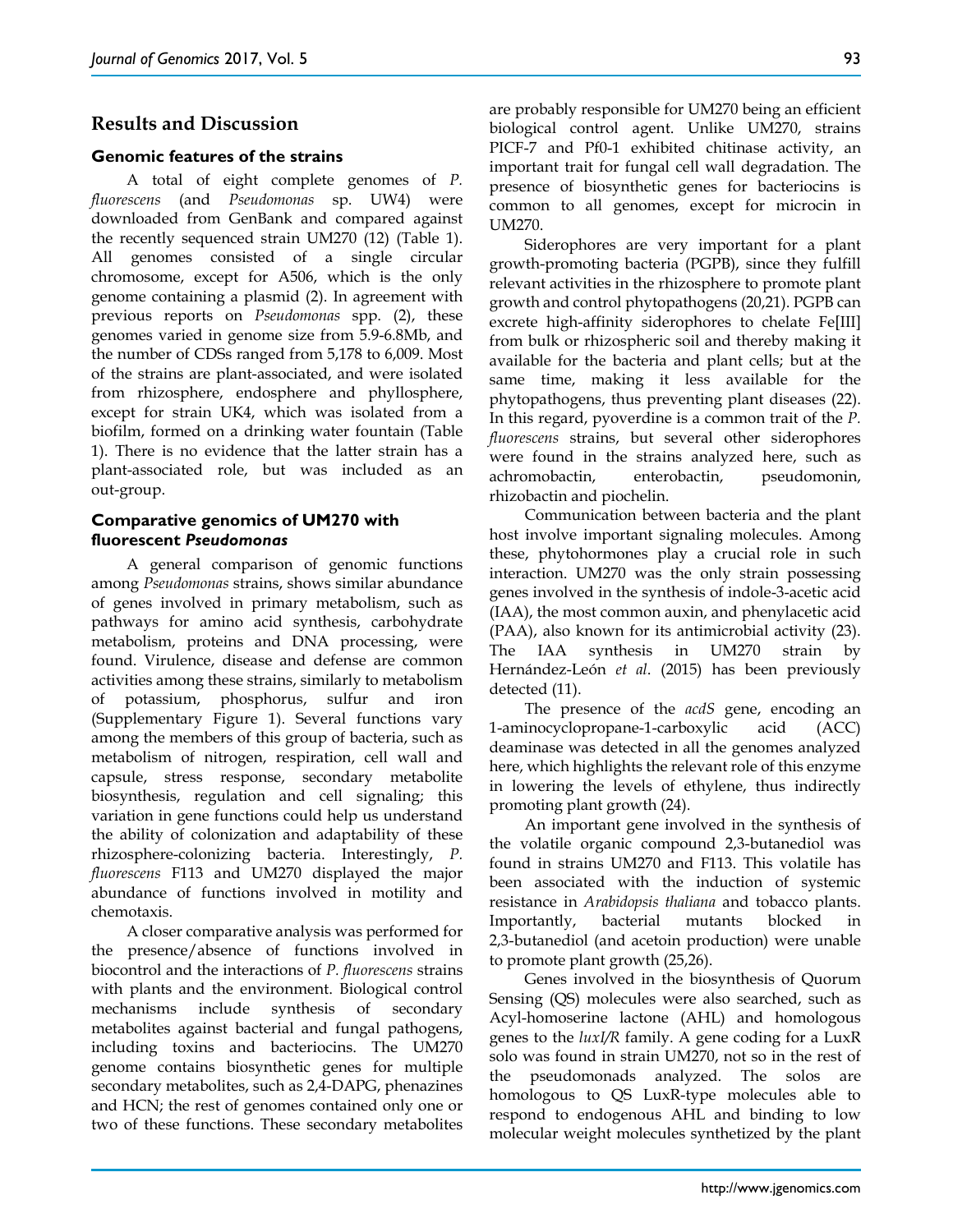other than AHLs (27), thereby expanding their regulatory repertoire. Although, we could only identify a homologue of this family in UM270, it is possible that the rest of genomes also contain some members of the family, but not yet identified. For example, a subfamily of LuxR solos, named PsoR, was recently identified in the plant-associated bacteria *Pseudomonas protegens* strains Pf5 and CHA0 (28). Hence, further research is needed for determining new QS molecules and their mechanisms.

One common trait among these genomes was the presence of gene products involved in Quorum Quenching, such as AHL acylases and Homoserine dehydrogenases.

The presence of members from the Secretion Systems types I, II, III, IV and VI was also observed, which suggests a high level of rhizospheric competence and intense metabolic activity in this group of bacteria.

Of the genes that were found to exhibit variable patterns of presence and absence, those that encoded toxins were the most notable, including some Toxin-Antitoxin systems (TA), such as *vapBC*, *higAB*, *relEK*, *relEB*, *hicAB* and some unnamed TAs, widely reported among Proteobacteria, regulating normal physiological processes but also involved in pathogenicity of bacteria (29,30). Importantly, genes

involved in the synthesis of insecticidal toxins were detected in UM270, F113, PICF-7 and UW4 (Data not shown).

#### **Core-genome analysis**

The eight *P. fluorescens* strains core genome was analyzed as a measure of genomic intra-species variation. The core genome predicted contained 3,039 CDSs (Figure 1). This represents 56% of the predicted CDSs in UM270. The core genome covers from 51% to 58% of the SBW25 and A506 genomes, respectively. The data indicate high genomic variation in these fluorescent bacteria. By comparison, the related pan-genome of twelve *Pseudomonas aeruginosa* genomes contains a total of 5,316 core genes (10). However, distant species, such as *Bacillus cereus*, contained a smaller core genome (3,030 CDSs) shared between twelve analyzed genomes (31).

The similarities between genomes with the UM270 strain were also analyzed. F113 shared more CDSs with UM270 (4,397), while UK4 was the most distantly related regarding the number of CDSs (3,519) (Figure 2). This result agrees with the different habitats and ecological roles of each strain, being F113 a rhizospheric bacterium with biocontrol activities (32), similar to UM270; while UK4 is a biofilm former with no attributed plant-associated activity (15).



**Figure 1.** Venn diagram representing the core-genome of *P. fluorescens.* All shared and unique CDSs by the total of strains are presented in the circle. The ovals outside contain the number of CDSs that do not have homologs in any of the strains analyzed; that means unique predicted proteins.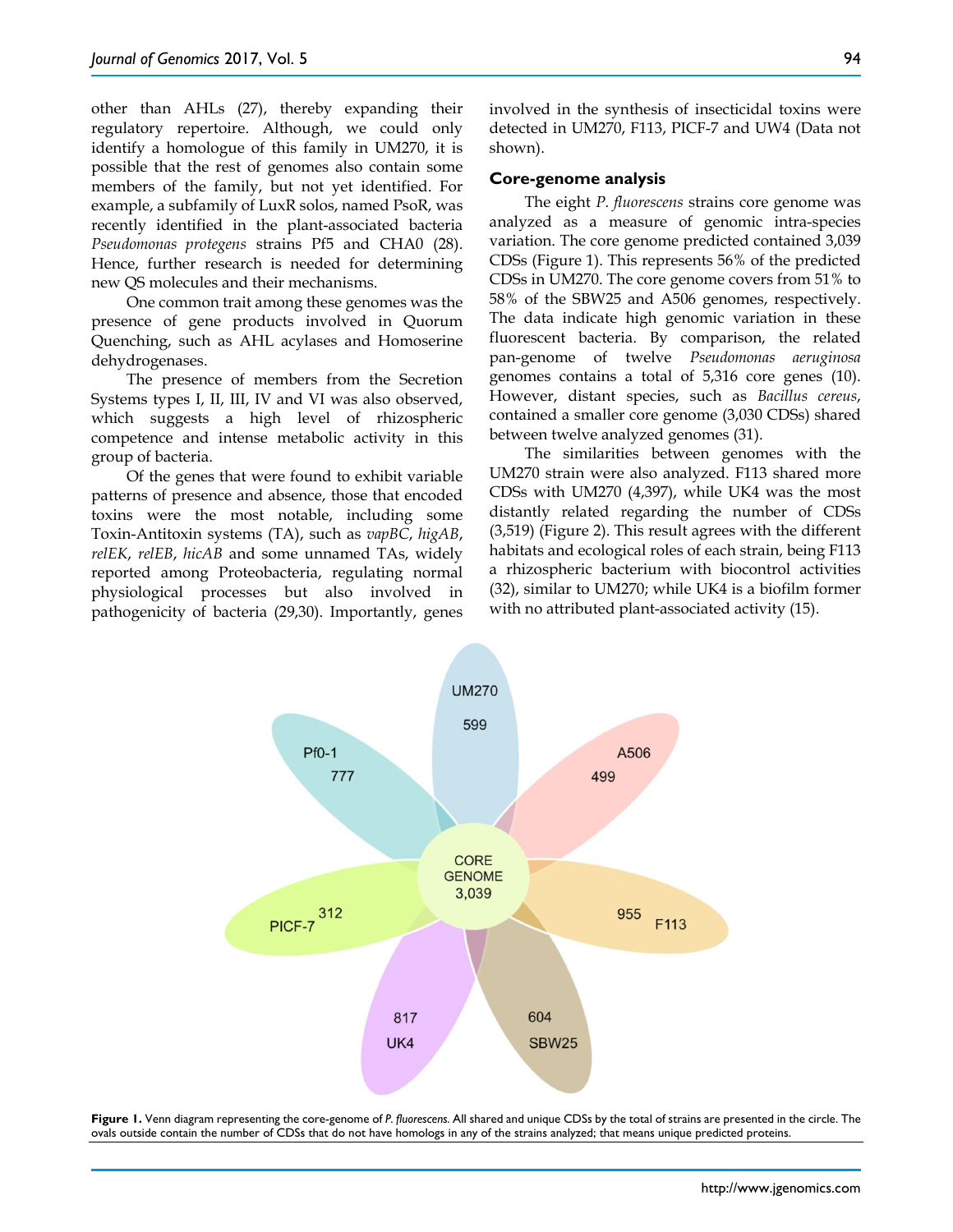

**Figure 2.** Number of predicted proteins shared between *P. fluorescens* complete genomes with the strain UM270. The inner circle shows the number of predicted proteins of UM270; whereas, external circles show the number of shared proteins with UM270.

## **CDSs unique to UM270**

A total of 599 unique predicted CDSs in UM270 were identified. These protein-coding genes are not present in any of the rest of the pseudomonad strains surveyed in this study. From the total, 407 CDSs were of unknown function or encoded "hypothetical proteins." All these CDSs require further experimental analysis to discover putative roles in plant-bacteria interaction. Perhaps general transposon mutagenesis would help us discover non-reported gene functions. After this, we focused our analysis in the 192 CDSs (out of 599 unique UM270 genes) where we were able to assign a putative function or gene role. Among these, flagellar protein-coding genes were the major group (17 CDSs), which include biosynthetic proteins (FlhABPQR), regulatory flagellar protein (FleQ), motor switch (FliN), and structural basal-body rod proteins (FlgCDFG). A total of 15 transporters (including 11 ABC-transporters) were found. Fourteen regulatory proteins were also identified, from which eight belonged to transcriptional regulators. Some other frequent functions include proteases, hydrolases, secretion, activators, reductases and biosynthetic proteins.

From an extensive search of information about the unique proteins encoded in the genome of *P. fluorescens* UM270, a list of 17 genes (among many other) emerges form the genome comparison with the other strains, with activities that may be relevant in

the rhizosphere, biocontrol and other plant-bacteria interactions. Among these genes, it is worth noting those involved in motility, secretion systems, sensorial activities and biofilm formation (See Table 2). Biofilm formation has been previously reported for the strain UM270, where its production might be playing an essential role in root attachment and rhizosphere colonization (11,33). Biofilm formation has also been reported to be relevant for root colonization and plant protection, where bacteria (*B. subtilis* 6051) are able to produce antibiotic compounds (such as surfactin) that protect plants against pathogenic microorganisms (34).

Some candidate virulence factors present in UM270 genome were detected and found to perform the following putative functions: a 3-oxoacyl-[acyl-carrier-protein], catalase, capsule polysaccharide export, endoglucanase, cyclolysin secretion ATP-binding protein and diguanylate cyclase. In some species of the genus *Pseudomonas* these virulence factors are important for cell detoxification, resulting in host survival. Particularly, the presence of the O-antigen has been studied in gram-negative bacteria, mainly in *P. aeruginosa* as a potent virulence determinant, where it is highly immunogenic conferring a strong antibody response from the host (35). However, in a non-pathogenic bacterium such as *P. fluorescens* UM270, it would be interesting to assign a possible beneficial role during plant-bacteria interaction.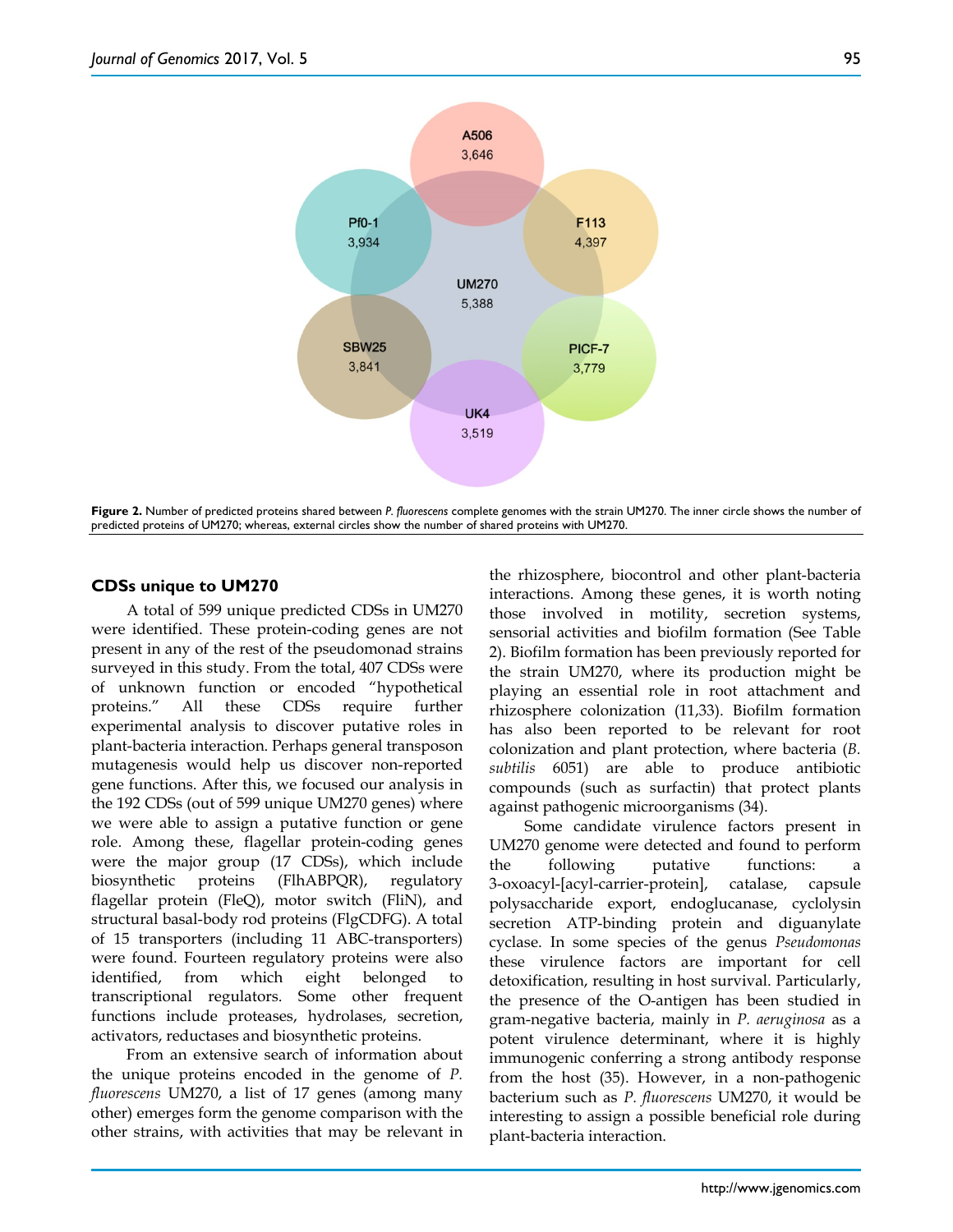| Table 2. Biological activities of unique CDSs predicted in the genome of P. fluorescens UM270. |  |  |
|------------------------------------------------------------------------------------------------|--|--|
|------------------------------------------------------------------------------------------------|--|--|

| Predicted function                                                              | Biological activity                                                                                                                                                                         | Reference     |
|---------------------------------------------------------------------------------|---------------------------------------------------------------------------------------------------------------------------------------------------------------------------------------------|---------------|
| (Gene name)                                                                     |                                                                                                                                                                                             |               |
| 3-oxoacyl-[acyl-carrier-protein] synthase, KASII                                | Regulation of virulence factors.<br>Fatty acids biosynthesis.                                                                                                                               | (40)          |
| Catalase                                                                        | Catalyzes decomposition of hydrogen peroxide. Essential for the bacteria to (41)<br>prevent oxidative stress and survive in plants (colonization).                                          |               |
| Capsule polysaccharide export ATP-binding<br>protein (ctrD)                     | Implicated in virulence factors in bacteria and pathogens.                                                                                                                                  | (42)          |
| Endoglucanase D precursor                                                       | Catalyzes hydrolysis of $\beta$ -1,4-glycosidic bonds of cellulose.                                                                                                                         | (43)          |
| Epoxide hydrolase                                                               | Enzymes important for detoxification of genotoxic compounds and<br>signaling control.                                                                                                       | (44)          |
| Isochorismatase                                                                 | Biosynthesis of a group of siderophores. Phenazine biosynthesis.                                                                                                                            | (45)          |
| Secretion protein HlyD family                                                   | Type I secretion system. Essential for RTX haemolytic toxin secretion.                                                                                                                      | (46)          |
| NAD glycohydrolase; Halovibrin (hvnA)                                           | Involved in mediation of signaling between bacteria-host in Vibrio fischeri.                                                                                                                | (36)          |
| O-antigen biosynthesis protein<br>O-antigen export system permease protein RfbD | Important virulence determinant in Gram-negative bacteria. Also known as (47)<br>endotoxins.                                                                                                |               |
| Oligopeptidase A                                                                | Cleaves small peptides. Important for modification or interruption of<br>peptide messenger molecules against pathogens.                                                                     | (48)          |
| Opine oxidase subunit B/Hydrogen cyanide<br>synthase B (hcnB)                   | Virulence factor in P. aeruginosa. Antagonistic activity against pathogens.                                                                                                                 | $(49)$ $(50)$ |
| Sensory box sensor histidine kinase/response<br>regulator                       | Important in signal transduction. Cellular receptors for signal molecules.                                                                                                                  | (51)          |
| Signal transduction histidine kinase CheA                                       | Two-component sensorial system.                                                                                                                                                             | (38)          |
| Tauropine dehydrogenase                                                         | Synthesis of octopines (Abrobacterium spp.). Found in tumors of crown gall<br>disease in plants. Quorum-sensing regulator.                                                                  | (52)          |
| Transcriptional activator of acetoin<br>dehydrogenase. Operon AcoR              | Acetoin dehydrogenase is the immediate intermediary for the synthesis of<br>2,3-butanediol.                                                                                                 | (53)          |
| Diguanylate cyclase (DGC)/phosphodiesterase                                     | DGC involved in biofilm formation in P. fluorescens Pf0-1.<br>(GGDEF & EAL domains) with PAS/PAC sensor PAS/PAC. Signaling domains for oxygen, redox potential, light and other<br>stimuli. | (54)          |

A member of sensorial systems found in the UM270 genome includes halovibrin (*hvnA*), a histidine kinase two-component system (CheA) and sensory box regulators. Halovibrins (HvnA and HvnB) were identified in the symbiotic interaction between *Vibrio fischeri* and its host the squid *Euprymna scolopes*. HvnA and HvnB are secreted by *V. fischeri* and mediate symbiotic signaling during colonization of host tissues (36). On the other hand, histidine kinases allow bacteria, plants, and fungi to sense and respond to their environment, regulating a number of cellular responses such as osmoregulation, chemotaxis, sporulation and microbial pathogenesis (37). An homolog of the CheA histidine kinase of *Thermotoga maritima* (38) was also found in UM270. Phosphotransfer-mediated signaling pathways, involved in signal transduction, have been identified in *Pseudomonas* as the two-component GacS/GacA global regulatory system (39). All these genetic elements detected in UM270, but not in other analyzed strains here, unveil candidate genes for future analysis and potential roles for competence and

colonization of the rhizosphere. If these candidate genes have essential roles during rhizosphere or root colonization, they might be helping UM270 strain to be well suited for other important roles, such as biocontrol of phytopathogens and direct plant growth-promotion, since all these multiple activities are linked together to benefit plant health (11, 21, 33) aiming to a best effort to employ such microorganism in crop protection and sustainable improvement.

## **Supplementary Material**

Supplementary figure 1. http://www.jgenomics.com/v05p0091s1.pdf

## **Acknowledgments**

GS thanks CONACYT-México (Project Number: 169346) and CIC-UMSNH (2016–2017) for financial support. JEHS received a scholarship from CONACYT-México and from ELAP-Canada. GMH received support from the Natural Sciences and Engineering Research Council of Canada (NSERC). Computer support by The Shared Hierarchical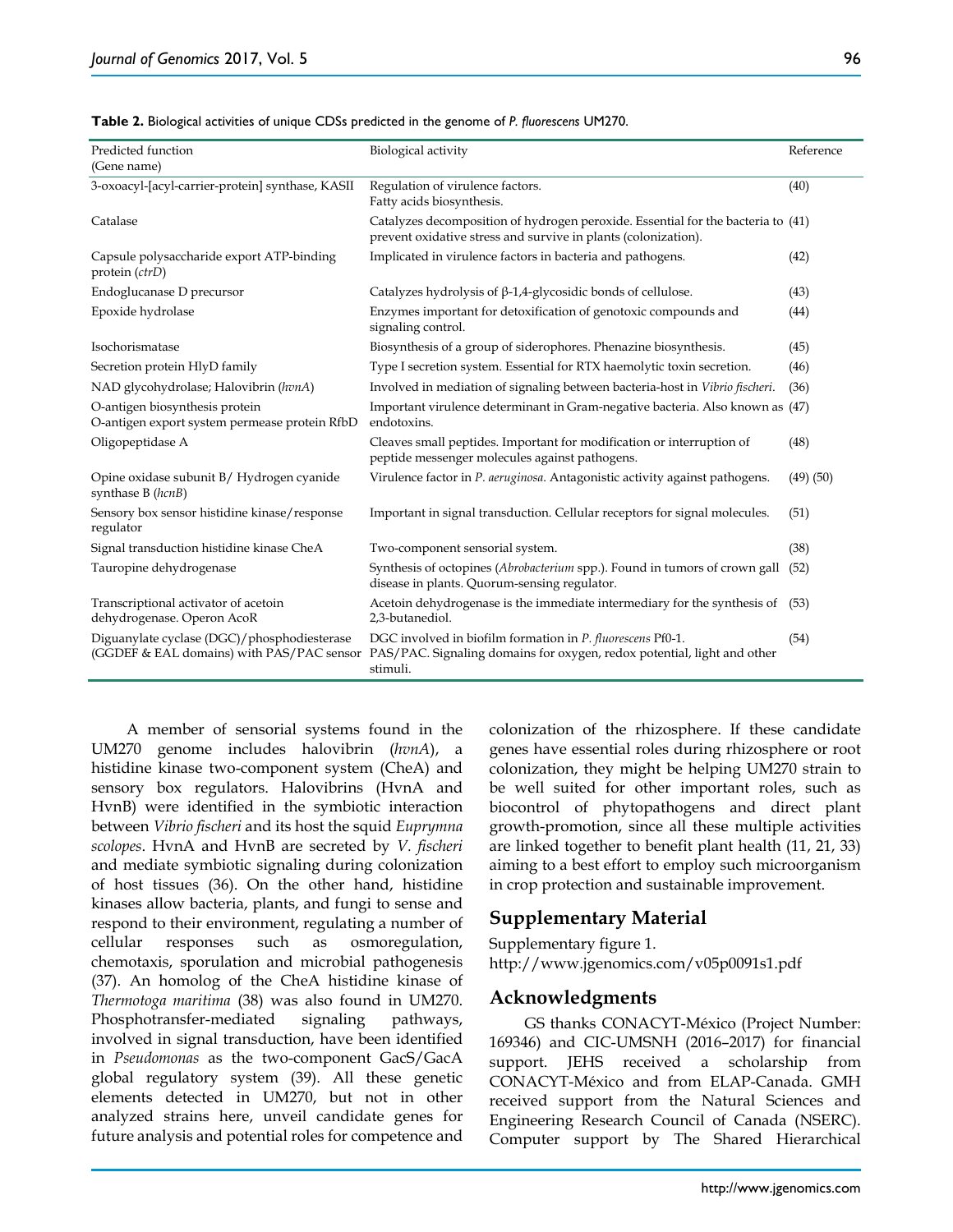Academic Research Computing Network (SHARCNet: http://www.sharcnet.ca/) was provided.

### **Competing Interests**

The authors have declared that no competing interest exists.

### **References**

- 1. Cullen L, Mcclean S. Bacterial Adaptation during Chronic Respiratory Infections. Pathogens. 2015;4:66–89.
- Loper JE, Hassan KA, Mavrodi D V, Davis EW, Lim CK, Shaffer BT, et al. Comparative genomics of plant-associated pseudomonas spp.: Insights into diversity and inheritance of traits involved in multitrophic interactions. PLoS Genet. 2012;8(7):1–27.
- 3. Santoyo G, Hernández-Pacheco C, Hernández-Salmerón J, Hernández-León R. The role of abiotic factors modulating the plant-microbe-soil interactions: Toward sustainable agriculture. A review. Spanish J Agric Res. 2017;15(1):1–15.
- 4. Martínez-García PM, Ruano-Rosa D, Schilirò E, Prieto P, Ramos C, Rodríguez-Palenzuela P, et al. Complete genome sequence of Pseudomonas fluorescens strain PICF7, an indigenous root endophyte from olive (Olea europaea L.) and effective biocontrol agent against Verticillium dahliae. Stand Genomic Sci. 2015;10(10):1–7.
- 5. Haas D, Défago G. Biological control of soil-borne pathogens by fluorescent pseudomonads. Nat Rev Microbiol. 2005;3(4):307–19.
- 6. Weller DM. Pseudomonas biocontrol agents of soilborne pathogens: looking back over 30 years. Phytopathology. 2007;97(2):250–6.
- 7. Lugtenberg B, Kamilova F. Plant-growth-promoting rhizobacteria. Annu Rev Microbiol. 2009;63:541–56.
- 8. Feil H, Feil WS, Chain P, Larimer F, DiBartolo G, Copeland A, et al. Comparison of the complete genome sequences of Pseudomonas syringae pv. syringae B728a and pv. tomato DC3000. Proc Natl Acad Sci U S A. 2005;102(31):11064–9.
- 9. Silby MW, Cerdeño-Tárraga AM, Vernikos GS, Giddens SR, Jackson RW, Preston GM, et al. Genomic and genetic analyses of diversity and plant interactions of Pseudomonas fluorescens. Genome Biol. interactions of Pseudomonas fluorescens. Genome Biol. 2009;10(R51):1–16.
- 10. Ozer EA, Allen JP, Hauser AR. Characterization of the core and accessory genomes of Pseudomonas aeruginosa using bioinformatic tools Spine and AGEnt. BMC Genomics. 2014;15(737):1–7.
- 11. Hernández-León R, Rojas-Solís D, Contreras-Pérez M, Orozco-Mosqueda M del C, Macías-Rodríguez LI, Reyes-de la Cruz H, et al. Characterization of the antifungal and plant growth-promoting effects of diffusible and volatile organic compounds produced by Pseudomonas fluorescens strains. Biol Control. 2015;81:83–92.
- 12. Hernández-Salmerón JE, Hernández-León R, Orozco-Mosqueda MDC, Valencia-Cantero E, Moreno-Hagelsieb G, Santoyo G. Draft Genome Sequence of the Biocontrol and Plant Growth-Promoting Rhizobacterium Pseudomonas fluorescens strain UM270. Stand Genomic Sci. 2016;11(5):1–7.
- 13. Miguel RN, Barret M, Morrisey JP, Germaine K, Francisco MG, Barahona E, et al. Genome sequence of the biocontrol strain Pseudomonas fluorescens F113. J Bacteriol. 2012;194(5):1273–4.
- 14. Martínez-García PM, Ruano-Rosa D, Schilirò E, Prieto P, Ramos C, Rodríguez-Palenzuela P, et al. Complete genome sequence of Pseudomonas fluorescens strain PICF7, an indigenous root endophyte from olive (Olea europaea L.) and effective biocontrol agent against Verticillium dahliae. Stand Genomic Sci. 2015;10:10.
- 15. Dueholm MS, Danielsen HN, Nielsen PH. Complete Genome Sequence of Pseudomonas sp. UK4, a Model Organism for Studies of Functional Amyloids in Pseudomonas. Genome Announc. 2014;2(5):e00898-14.
- 16. Duan J, Jiang W, Cheng Z, Heikkila JJ, Glick BR. The Complete Genome Sequence of the Plant Growth-Promoting Bacterium Pseudomonas sp. UW4. PLoS One. 2013;8(3):1–19.
- 17. Huson DH, Auch AF, Qi J, Schuster SC. MEGAN analysis of metagenomic data. Genome Res. 2007;17:377–86.
- 18. Edgar RC. Search and clustering orders of magnitude faster than BLAST. Bioinformatics. 2010;26(19):2460–1.
- Ward N, Moreno-Hagelsieb G. Quickly finding orthologs as reciprocal best hits with BLAT, LAST, and UBLAST: How much do we miss? PLoS One. 2014;9(7):1–6.
- 20. Kloepper JW, Leong J, Teintze M, Schrotht MN. Pseudomonas Siderophores : A Mechanism Explaining Disease-Suppressive Soils. Curr Microbiol. 1980;4:317–20.
- 21. Santoyo G, Orozco-Mosqueda MDC, Govindappa M. Mechanisms of biocontrol and plant growth-promoting activity in soil bacterial species of Bacillus and Pseudomonas : a review. Biocontrol Sci Technol. 2012;22(8):855–72.
- 22. Ahmed E, Holmström SJM. Siderophores in environmental research: Roles and applications. Microb Biotechnol. 2014 May 1;7(3):196–208.
- 23. Kim Y, Cho J-Y, Kuk J-H, Moon J-H, Cho J-I, Kim Y-C, et al. Identification and antimicrobial activity of phenylacetic acid produced by Bacillus licheniformis isolated from fermented soybean, Chungkook-Jang. Curr Microbiol. 2004;48(4):312–7.
- 24. Glick BR. Modulation of plant ethylene levels by the bacterial enzyme ACC deaminase. FEMS Microbiol Lett. 2005;251:1–7.
- 25. Ryu C-M, Farag MA, Hu C-H, Reddy MS, Wei H-X, Paré PW, et al. Bacterial volatiles promote growth in Arabidopsis. Proc Natl Acad Sci U S A. 2003;100(8):4927–32.
- 26. Han SH, Lee SJ, Moon JH, Park KH, Yang KY, Cho BH, et al. GacS-dependent production of 2R, 3R-butanediol by Pseudomonas chlororaphis O6 is a major determinant for eliciting systemic resistance against Erwinia carotovora but not against Pseudomonas syringae pv. tabaci in tobacco. Mol Plant Microbe Interact. 2006;19(8):924–30.
- 27. Gonzalez JF, Venturi V. A novel widespread interkingdom signaling circuit. Cell. 2013;18(3):167–74.
- 28. Subramoni S, Gonzalez JF, Johnson A, Péchy-Tarr M, Rochat L, Paulsen I, et al. Bacterial subfamily of LuxR regulators that respond to plant compounds. Appl Environ Microbiol. 2011;77(13):4579–88.
- 29. Yamaguchi Y, Park J-H, Inouye M. Toxin-Antitoxin Systems in Bacteria and Archaea. Annu Rev Genet. 2011;45(1):61–79.
- 30. Wood TL, Wood TK. The HigB/HigA toxin/antitoxin system of Pseudomonas aeruginosa influences the virulence factors pyochelin, pyocyanin, and biofilm formation. Microbiologyopen. 2016;5(3):499–511.
- 31. Xu K, Yuan Z, Rayner S, Hu X. Genome comparison provides molecular insights into the phylogeny of the reassigned new genus Lysinibacillus. BMC Genomics. 2015;16(140):1–12.
- 32. Redondo-Nieto M, Barret M, Morrissey J, Germaine Martínez-Granero F, Barahona E, et al. Genome sequence reveals that Pseudomonas fluorescens F113 possesses a large and diverse array of systems for rhizosphere function and host interaction. BMC Genomics. 2013;14(54):1–17.
- 33. Rojas-Solís D, Hernández-Pacheco CE, Santoyo G. Evaluation of Bacillus and Pseudomonas to colonize the rhizosphere and their effect on growth promotion in tomato (Physalis ixocarpa Brot. ex Horm.). Rev Chapingo Ser Hortic. 2016;22(1):45–57.
- 34. Bais HP, Fall R, Vivanco JM. Biocontrol of Bacillus subtilis against infection of Arabidopsis roots by Pseudomonas syringae is facilitated by biofilm formation and surfactin production. Plant Physiol. 2004;134:307–19.
- 35. Rocchetta HL, Burrows LL, Lam JS. Genetics of O-antigen biosynthesis in Pseudomonas aeruginosa. Microbiol Mol Biol Rev. 1999;63(3):523–53.
- 36. Stabb E V, Reich KA, Ruby EG. Vibrio fischeri genes hvnA and hvnB encode secreted NAD(+)-glycohydrolases. J Bacteriol. 2001;183(1):309–17.
- 37. Hoch JA. Two-component and phosphorelay signal transduction. Curr Opin Microbiol. 2000;3(2):165–70.
- 38. Bilwes AM, Alex LA, Crane BR, Simon MI. Structure of CheA, a signal-transducing histidine kinase. Cell. 1999;96(1):131–41.
- 39. Chancey ST, Wood DW, Pierson Iii ALS. Two-Component Transcriptional Regulation of N-Acyl-Homoserine Lactone Production in Pseudomonas aureofaciens. Appl Environ Microbiol. 1999;65(6):2294–9.
- 40. Taguchi F, Ogawa Y, Takeuchi K, Suzuki T, Toyoda K, Shiraishi T, et al. A homologue of the 3-oxoacyl-(acyl carrier protein) synthase III gene located in the glycosylation island of Pseudomonas syringae pv. tabaci regulates virulence factors via N-acyl homoserine lactone and fatty acid synthesis. J Bacteriol. 2006;188(24):8376–84.
- 41. Guo M, Block A, Bryan CD, Becker DF, Alfano JR. Pseudomonas syringae catalases are collectively required for plant pathogenesis. J Bacteriol. 2012;194(18):5054–64.
- 42. Silver RP, Prior K, Nsahlai C, Wright LF. ABC transporters and the export of capsular polysaccharides from Gram-negative bacteria. Res Microbiol. 2001;152:357–64.
- 43. Bianchetti CM, Brumm P, Smith RW, Dyer K, Hura GL, Rutkoski TJ, et al. Structure, dynamics, and specificity of endoglucanase D from Clostridium cellulovorans. J Mol Biol. 2013;425(22):4267–85.